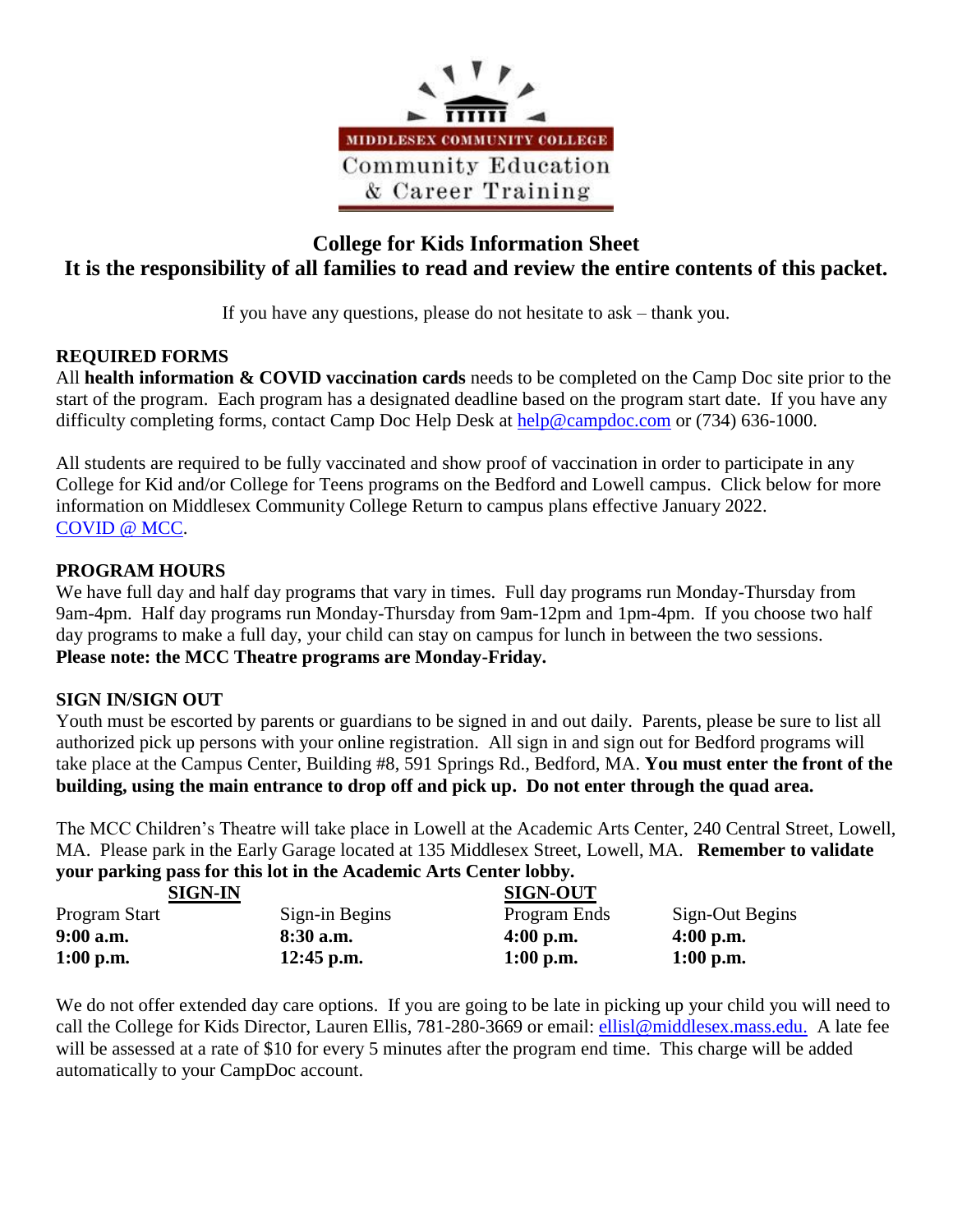### **WHAT TO WEAR**

Come dressed to participate with appropriate footwear. Wear sneakers, not flip-flops.

### **WHAT TO BRING**

All children should bring sunscreen, two snacks, lunch and plenty of water in a lunch bag with a cold pack. Our cafeteria on campus is closed during summer months. There are only vending machines with soda, water and candy. Please talk to your child about your expectations regarding the vending machines. Occasionally the machines break and students lose their money. There is no way for us to remedy that situation as it is an external vendor that oversees the machines.

### **WHAT YOUR CHILD'S DAY LOOKS LIKE?**

After drop off, each instructor will proceed to the classroom assigned to the program. All College for Kids programs utilize the computer labs, fitness trails or other campus resources at deemed necessary for each program. Many of our programs spend a significant amount of time outside, weather permitting, with the content of the program.

Every Bedford group will have lunch from 12:00 PM to 12:45 PM in the campus quad area in Bedford. This is an unstructured free time where we provide sporting equipment including basketballs, Frisbees, footballs, etc. The CFK staff supervises this period.

**In Lowell, each program will have lunch from 12pm-12:45pm in the Lower Cafeteria of the Cowan Center with the exception of the MCC Children's Theater program. Program Participants will eat lunch where the program is held at the Academic Arts Center of Lowell.** 

### **How to get to the Bedford or Lowell Campus**

Go to<https://www.middlesex.mass.edu/transportation/directions/>

### **CAMPUS ACTIVITES**

There are no off-campus field trips, rather on-campus events will be scheduled.

### **BUDDY SYSTEM**

The buddy system must be used at all times on campus. If a child must use the restroom, see the Health Supervisor or otherwise leave the group, he/she must travel with a member of the staff or another child – no exceptions. The college is an open campus and the buddy system ensures children are not traveling across campus alone. The buddy system is also strictly enforced on all field trips. Please inform your child that the buddy system will be in place throughout their experience.

## **USE OF COMPUTER LABS**

**All Computer lab activities, including usage of the internet or other software specified to each program,** will be conducted under the strict supervision of the instructor.

## **ATTENDANCE**

If your child will be absent, please call Lauren Ellis at 781-280-3669 or 3663 or email at [ellisl@middlesex.mass.edu](mailto:ellisl@middlesex.mass.edu) this is done with the safety of your child in mind. Note: Absence does not constitute a refund. **Lack of attendance, course abandonment, etc. does not constitute course withdrawal**. Please see the refund policy in the College for Kids brochure for more information.

### **HEALTH SUPERVISOR**

The Health Supervisor will be located in Bldg. # 4, Trustees House, in room 203 and available during the time your child is on campus. The Health Supervisor will review all health information prior to your child's arrival on campus and will contact you if further information is required to ensure the safety of your child.